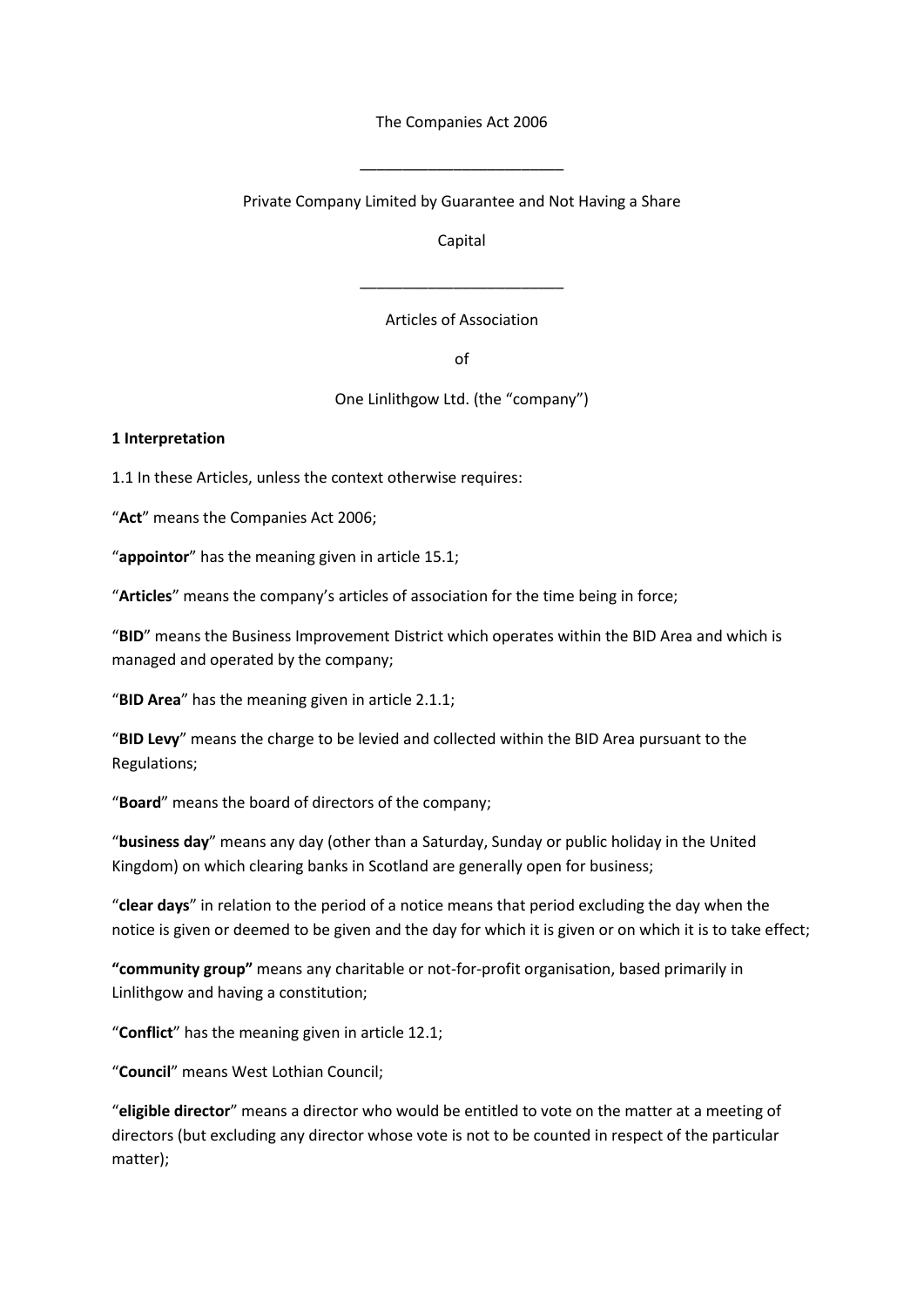"**Interested Director**" has the meaning given in article 12.1;

"**Member**" has the meaning given in section 112 of the Companies Act 2006. Since the Company is not-for-profit, members are neither Directors nor shareholders, but interested parties, who may be invited to attend annual general meetings or granted an audience at a meeting of the Board of Directors, by agreement of the Directors;

"**Model Articles**" means the model articles for private companies limited by guarantee contained in Schedule 2 of the Companies (Model Articles) Regulations 2008 (SI 2008/3229) as amended prior to the date of adoption of these Articles;

"**Objects**" has the meaning given in article 2.1;

"**Operating Agreement**" means the agreement between the Council and the company regarding the operation of the BID;

"**registered office**" means the registered office for the time being of the company;

"**Regulations**" means The Business Improvement Districts (Scotland) Regulations 2007 as amended by The Business Improvement Districts (Scotland) Amendment Regulations 2007 and The Business Improvement Districts (Scotland) Amendment Regulations 2008 and such other amendments made by The Scottish Ministers pursuant to Part 9 of the Planning etc. (Scotland) Act 2006 (as may be in force from time to time);

"**relevant loss**" has the meaning given in article 22.2.1; and

"**relevant officer**" means any director or other officer or former director or other officer of the company or an associated company (including any company which is a trustee of an occupational pension scheme (as defined by section 235(6) of the Act)), but excluding in each case any person engaged by the company (or associated company) as auditor (whether or not he is also a director or other officer), to the extent he acts in his capacity as auditor).

1.2 Save as otherwise specifically provided in these Articles, words and expressions which have particular meanings in the Model Articles shall have the same meanings in these Articles, subject to which and unless the context otherwise requires, words and expressions which have particular meanings in the Act shall have the same meanings in these Articles.

1.3 Headings in these Articles are used for convenience only and shall not affect the construction or interpretation of these Articles.

1.4 A reference in these Articles to an "article" is a reference to the relevant article of these Articles unless expressly provided otherwise.

1.5 Unless expressly provided otherwise, a reference to a statute, statutory provision or subordinate legislation is a reference to it as it is in force from time to time, taking account of:

1.5.1 any subordinate legislation from time to time made under it; and

1.5.2 any amendment or re-enactment and includes any statute, statutory provision or subordinate legislation which it amends or re-enacts.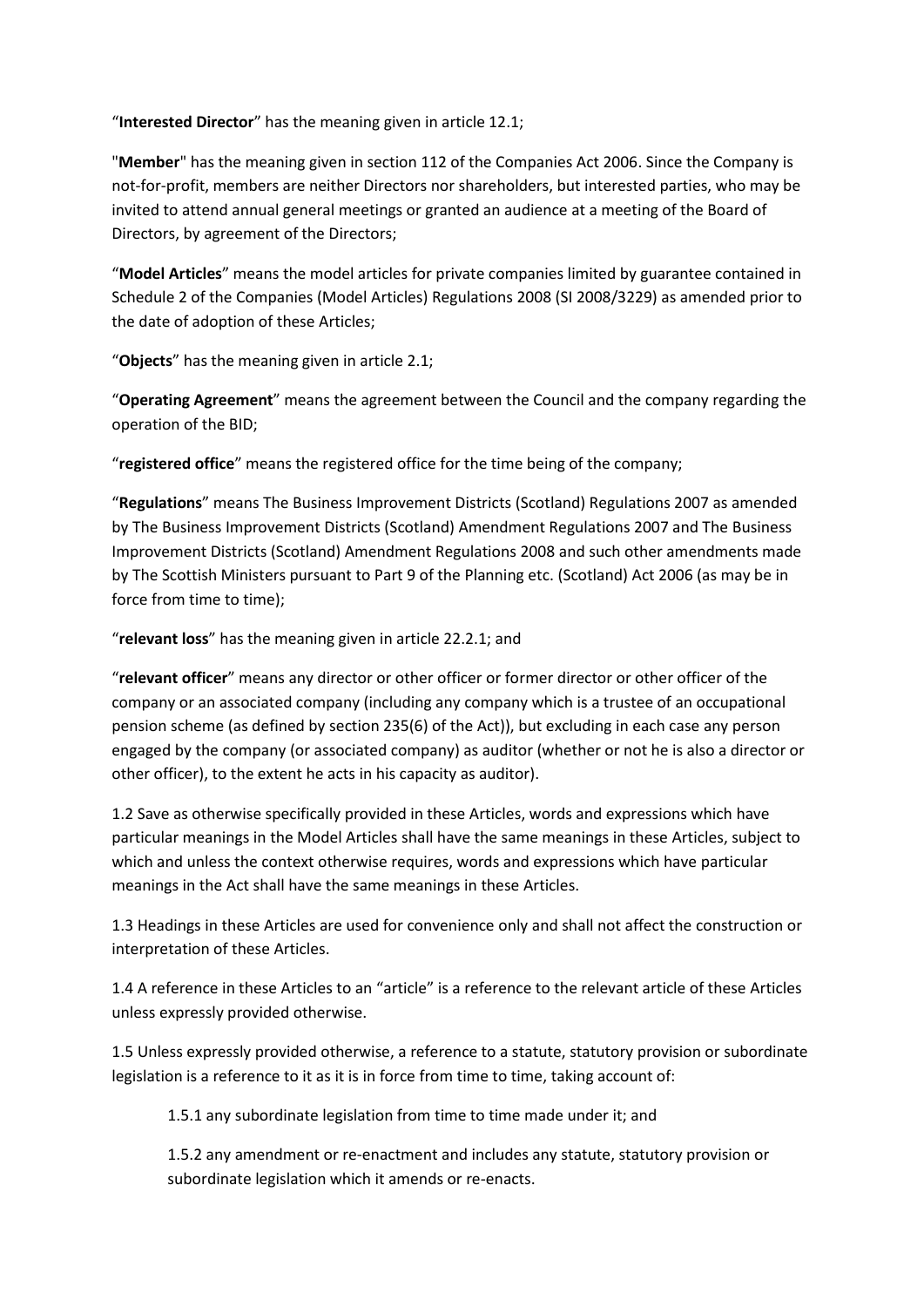1.6 Any phrase introduced by the terms "including", "include", "in particular" or any similar expression shall be construed as illustrative and shall not limit the sense of the words preceding those terms.

1.7 Words in the singular include the plural and in the plural include the singular.

1.8 A reference to any gender includes a reference to each of the other genders.

1.9 The Model Articles shall apply to the company, except in so far as they are modified or excluded by these Articles.

## **2 Objects**

2.1 The company's objects (the "Objects") are:

2.1.1 to co-operate with the Council to establish a Business Improvement District as provided by the Planning etc. (Scotland) Act 2006 for such part or parts of Linlithgow (the "BID Area") as set out in the business plan put forward by the company to the Council;

2.1.2 to define and procure delivery of management activities to support the needs of businesses in the BID Area;

2.1.3 to promote Linlithgow as a centre for shopping, commercial, cultural, entertainment, leisure and tourism activities in the area of operation of the Council and to increase the number of visitors to Linlithgow;

2.1.4 to strengthen the BID Area trading environment by:

2.1.4.1 carrying out marketing and promotion initiatives;

2.1.4.2 improving safety for all who live in, work in, or visit the BID Area;

2.1.4.3 coordinating and procuring the delivery of services including cost reduction, event management and business representation within the BID Area;

2.1.4.4 securing external funding from national operators, with the support of Scotland's Towns Partnership; and

2.1.4.5 working together with those interested in the economic development of the BID Area;

2.1.5 to promote and improve the general social, economic and environmental wellbeing of the BID Area;

2.1.6 to meet such other objectives as may be required in accordance with legislation and which may be added from time to time following consultation with non-domestic rate payers or such rate payers and other eligible owners or tenants within the BID Area; and

2.1.7 to carry out any act which is within, conducive to or facilitated by the Planning etc. (Scotland) Act 2006 (as may be amended from time to time) or such regulations thereunder regulating the operation of Business Improvement Districts as may be prescribed, [including, but not limited to, to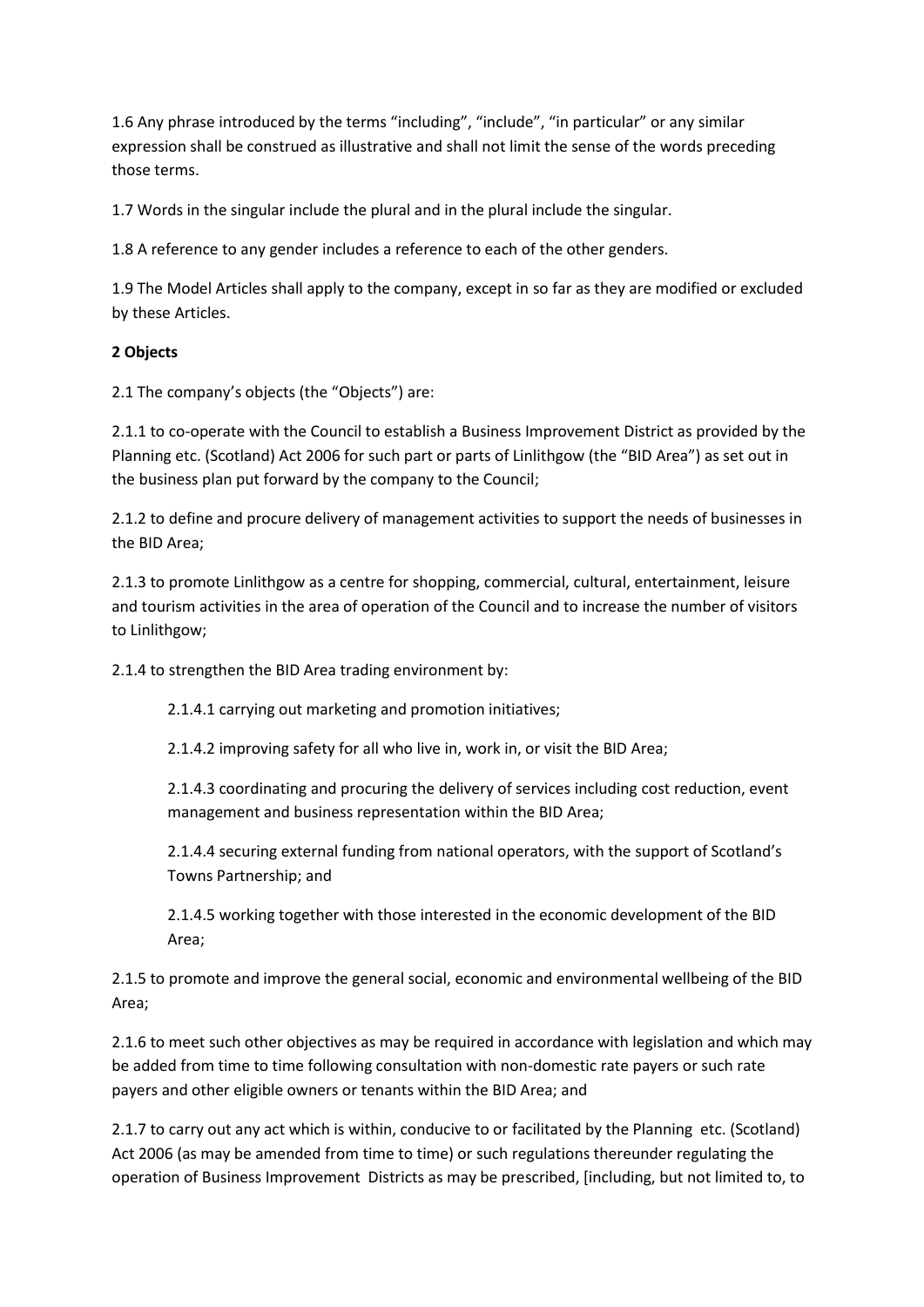receive the BID Levy from non-domestic rate payers or such rate payers and other eligible owners or tenants within the BID Area and to enter into such agreements as maybe necessary with the Council, or any other party, for the collection of the BID Levy and to authorise enforcement and recovery on behalf of the company of any BID Levy due, owing or otherwise unpaid].

## **3 Application of income and liability of members**

3.1 The company is a private company limited by guarantee and not having a share capital.

3.2 The income and property of the company shall be applied solely towards the promotion of its Objects as set forth in these Articles and no portion thereof shall be paid or transferred, directly or indirectly, by way of dividend, bonus or otherwise howsoever by way of profit to members of the company.

3.3 The liability of the members of the company is limited.

3.4 Every member of the company undertakes to contribute such amount as may be required (not exceeding £1.00) to the company's assets if it should be wound up while he is a member or within one year after he ceases to be a member, for payment of the company's debts and liabilities contracted before he ceases to be a member and of the costs, charges, and expenses of winding up, and for the adjustment of the rights of the contributories among themselves.

3.5 If the company is wound up or dissolved and after all its debts and liabilities have been satisfied there remains any property it shall not be paid or distributed among the members of the company, but shall be given or transferred to some other company or organisation having objects similar to the Objects which prohibits the distribution or its or their income and property to an extent at least as great as imposed by article 3.2 above, resolved by the members of the company at or before the time of dissolution, or failing any such resolution to the Council or its successors.

### **4 Members**

4.1 The subscribers to the memorandum of association of the company and such other persons as are admitted to membership in accordance with these Articles shall be members of the company. No person shall be admitted a member of the company unless he is approved by the directors. The directors shall not be obliged to give any reason for refusing any application for membership. Every person who wishes to become a member shall deliver to the company an application for membership in such form as the directors require executed by him.

4.2 A member may at any time withdraw from the company by giving at least seven clear days' notice to the company. Membership shall not be transferable and shall cease on death, striking off, winding up, liquidation, administration or bankruptcy.

4.3 The following are the categories of membership of the company:

4.3.1 Town Centre Zone levy payers;

- 4.3.2 Mill Road Zone levy payers;
- 4.3.3 BID-Area-only levy payers;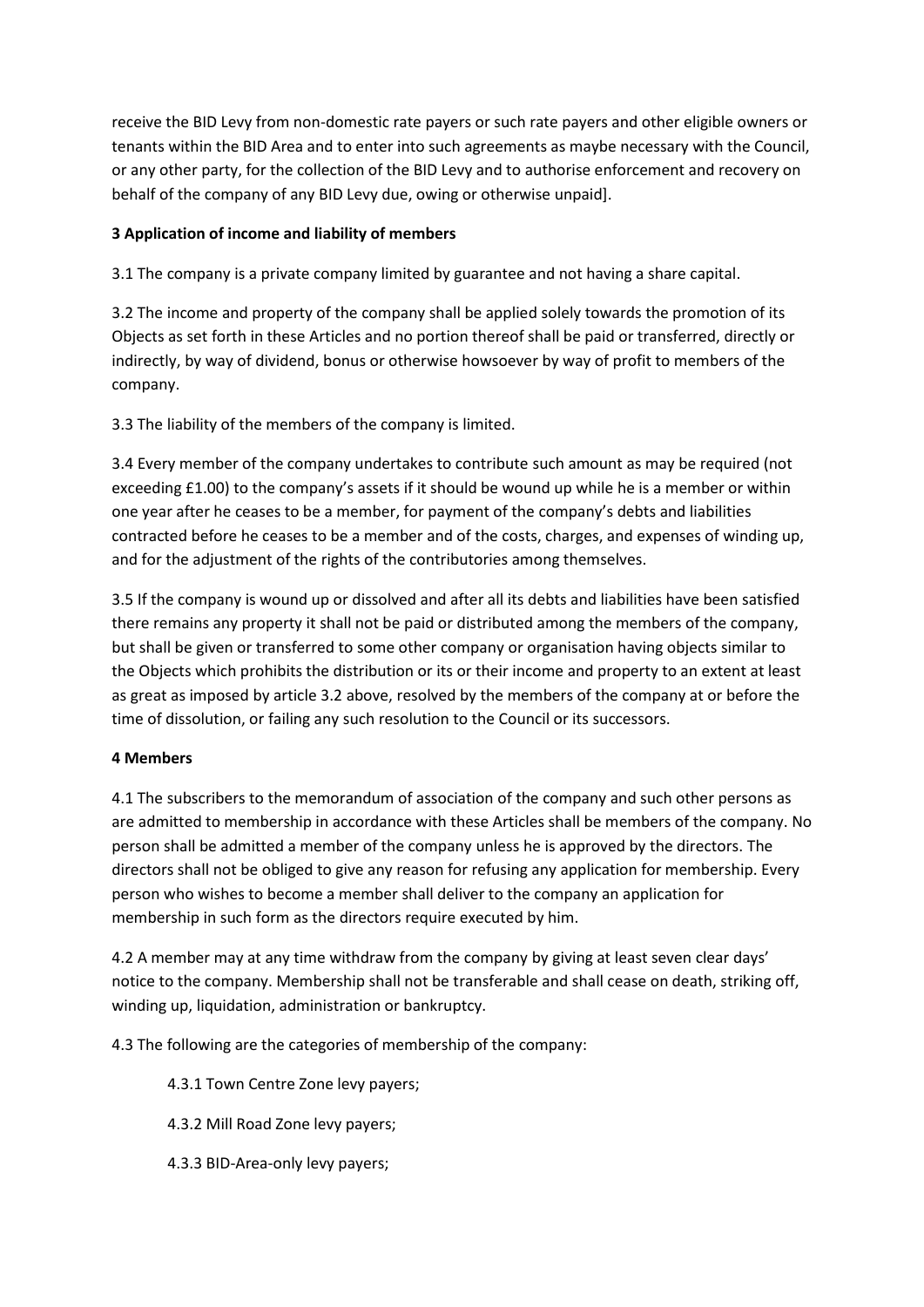- 4.3.4 Elected Members
- 4.3.5 Community groups
- 4.3.6 Voluntary members;

4.4 Any person who pays the BID Levy within the BID Area is eligible to apply for membership as a BID member under the relevant subheading.

4.5 Any person who is not eligible to be a BID member but makes voluntary payments to the company for the purposes of securing or procuring the objectives of the BID and the company is eligible to apply for membership as a Voluntary member.

4.6 A person cannot be a member in more than one category of membership.

4.7 Every member shall use his best endeavours to promote the Objects and interests of the company and shall observe all the company's regulations affecting him including these Articles.

4.8 BID members are eligible to become directors of the company, subject to approval of Directors.

# **5 General Meetings**

5.1 The directors of the company may call general meetings and, on the requisition of members pursuant to provisions of the Act, shall forthwith proceed to convene a general meeting for a date not later than eight weeks after receipt of the requisition. If there are not within the United Kingdom sufficient directors to call a general meeting, any director or any member of the company may call a general meeting.

5.2 General meetings shall be called by at least fourteen clear days' notice, but a general meeting may be called by shorter notice if so agreed by a majority in number of the members having the right to attend and vote being a majority together holding not less than ninety-five per cent of the total voting rights at the meeting of all the members.

5.3 The notice shall specify the time and place of the meeting and the general nature of the business to be transacted and, in the case of an annual general meeting, shall specify the meeting as such. The notice shall be given to all members, directors, auditors and the Council.

5.4 The accidental omission to give notice of a meeting to, or the non-receipt of a notice of a meeting by, any person entitled to receive notice shall not invalidate the proceedings at that meeting.

5.5 No business can be transacted at any general meeting unless a quorum is present at the time when the meeting proceeds to business and for its duration. The quorum at general meetings is 25% of the members, and who are present in person or by proxy or, in the case of a body corporate, unincorporated association or partnership, by a duly authorised representative.

5.6 If a quorum is not present within 30 minutes from the appointed time for a general meeting or is not present for its duration, the meeting will be adjourned to the same day in the next week at the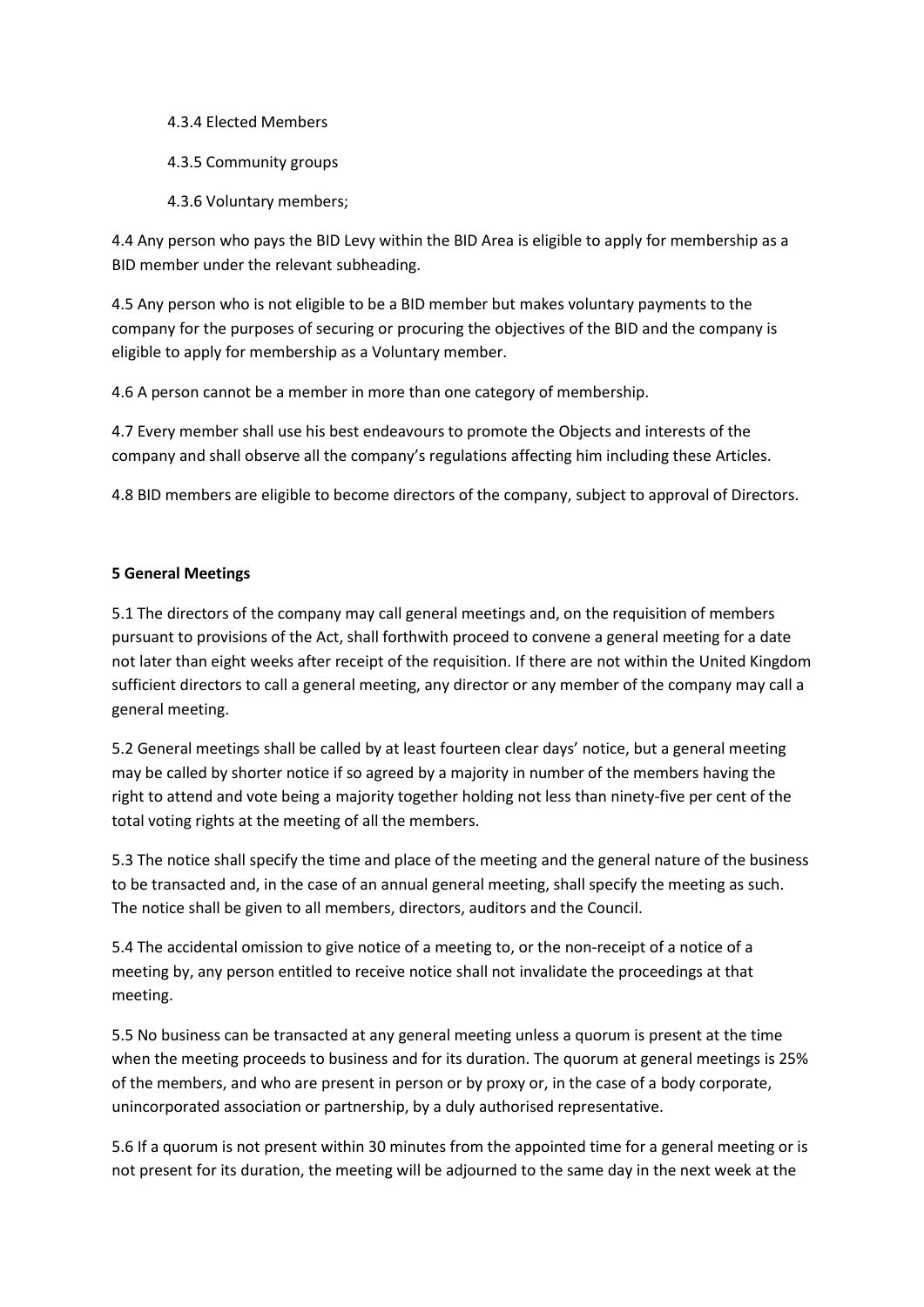same time and place. If a quorum is not present at that adjourned meeting or does not remain present for its duration, the member or members present will form a quorum. Business transacted with only one member present in accordance with this article 5.6 will be deemed for all purposes to constitute business transacted at a meeting and a resolution will be valid as if passed by a majority vote irrespective of which member or members vote in favour of its being passed (provided that this is only the case for the purposes of the transaction of the business specified in the agenda contained in the notice for that meeting).

5.7 The chair, if any, of the Board or in his absence some other director of the company nominated by the directors shall preside as chair of the meeting, but if neither the chair nor such other director (if any) be present within fifteen minutes after the time appointed for holding the meeting and willing to act, the directors present shall elect one of their number to be chair and, if there is only one director present and willing to act, he shall be chair.

5.8 If no director is willing to act as chair, or if no director is present within fifteen minutes after the time appointed for holding the meeting, the members present and entitled to vote shall choose one of their number to be chair.

5.9 A director of the company shall, notwithstanding that he is not a member, be entitled to attend and speak at any general meeting.

5.10 The chair may, with the consent of a meeting at which a quorum is present (and shall if so directed by the meeting), adjourn the meeting from time to time and from place to place, but no business shall be transacted at an adjourned meeting other than business which might properly have been transacted at the meeting had the adjournment not taken place. When a meeting is adjourned for fourteen days or more, at least seven clear days' notice shall be given specifying the time and place of the adjourned meeting and the general nature of the business to be transacted. Otherwise it shall not be necessary to give any such notice.

5.11 A resolution put to the vote of a meeting shall be decided on a show of hands unless before, or on the declaration of the result of, the show of hands a poll is duly demanded.

Subject to the provisions of the Act, a poll may be demanded:

5.11.1 by the chair; or

5.11.2 by any qualifying person (as defined in section 318 of the Act) present and entitled to vote at the meeting; and a demand by a person as proxy for a member shall be the same as a demand by the member.

5.12 Unless a poll is duly demanded a declaration by the chair that a resolution has been carried unanimously, or by a particular majority, or lost, or not carried by a particular majority and an entry to that effect in the minutes of the meeting shall be conclusive evidence of the fact without proof of the number or proportion of the votes recorded in favour of or against the resolution.

5.13 The demand for a poll may, before the poll is taken, be withdrawn but only with the consent of the chair and a demand so withdrawn shall not be taken to have invalidated the result of a show of hands declared before the demand was made.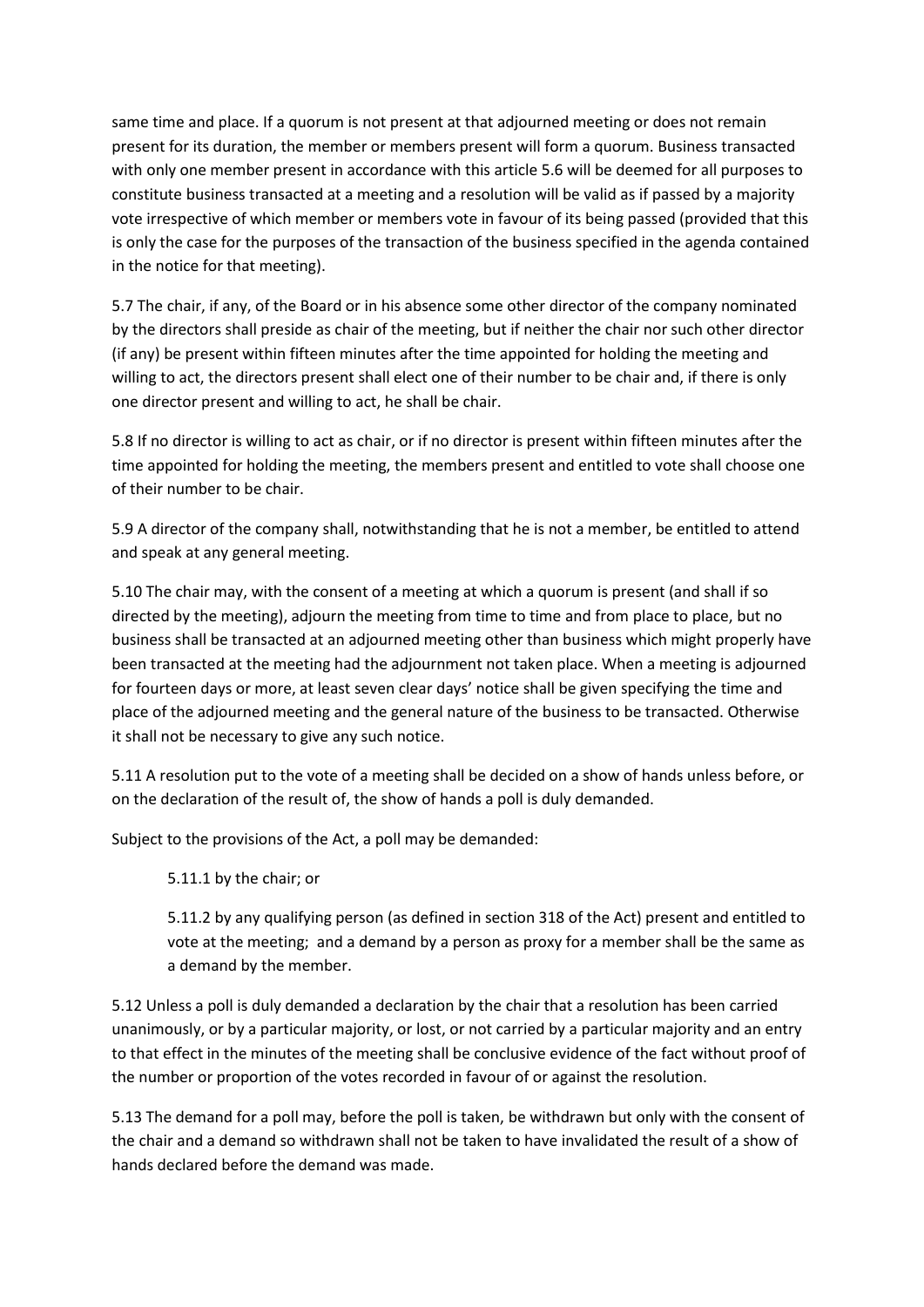5.14 A poll shall be taken as the chair directs and he may appoint scrutineers (who need not be members) and fix a time and place for declaring the result of the poll. The result of the poll shall be deemed to be the resolution of the meeting at which the poll was demanded.

5.15 [In the case of an equality of votes, whether on a show of hands or on a poll, the chair shall be entitled to a casting vote in addition to any other vote he may have.]

5.16 A poll demanded on the election of a chair or on a question of adjournment shall be taken forthwith. A poll demanded on any other question shall be taken either forthwith or at such time and place as the chair directs not being more than thirty days after the poll is demanded. The demand for a poll shall not prevent the continuance of a meeting for the transaction of any business other than the question on which the poll was demanded. If a poll is demanded before the declaration of the result of a show of hands and the demand is duly withdrawn, the meeting shall continue as if the demand had not been made.

5.17 No notice need be given of a poll not taken forthwith if the time and place at which it is to be taken are announced at the meeting at which it is demanded. In any other case at least seven clear days' notice shall be given specifying the time and place at which the poll is to be taken.

5.18 A resolution in writing executed by or on behalf of each member who would have been entitled to vote upon it if it had been proposed at a general meeting at which he was present shall be as effectual as if it had been passed at a general meeting duly convened and held and may consist of several instruments in the like form executed by or on behalf of one or more members.

5.19 On a show of hands every member who (being an individual) is present in person or by proxy (not being himself a member entitled to vote) or (being a body corporate, unincorporated association or partnership) is present by a duly authorised representative or by proxy, not being himself a member entitled to vote, shall have one vote. On a poll every member present in person or by proxy or by duly authorised representative (as the case may be) shall have one vote.

5.20 A member in respect of whom an order has been made by any court having jurisdiction (whether in the United Kingdom or elsewhere) in matters concerning mental disorder may vote, whether on a show of hands or on a poll, by his receiver, curator bonis or any other person authorised in that behalf appointed by that court, and any such receiver, curator bonis or other person may, on a poll, vote by proxy. Evidence to the satisfaction of the directors of the authority of the person claiming to exercise the right to vote shall be deposited at the registered office, or at such other place as is specified in accordance with these Articles for the deposit of instruments of proxy, not less than 48 hours before the time appointed for holding the meeting or adjourned meeting at which the right to vote is to be exercised and in default the right to vote shall not be exercisable.

5.21 No member shall be entitled to attend and vote at any general meeting either in person or by proxy if the company shall have been notified by the Council or any other responsible body that any amount payable to the Council or any other responsible body for business rates or the BID Levy by such member remains outstanding.

5.22 No objection shall be raised to the qualification of any vote except at the meeting or adjourned at which the vote objected to is tendered, and every vote not disallowed at the meeting shall be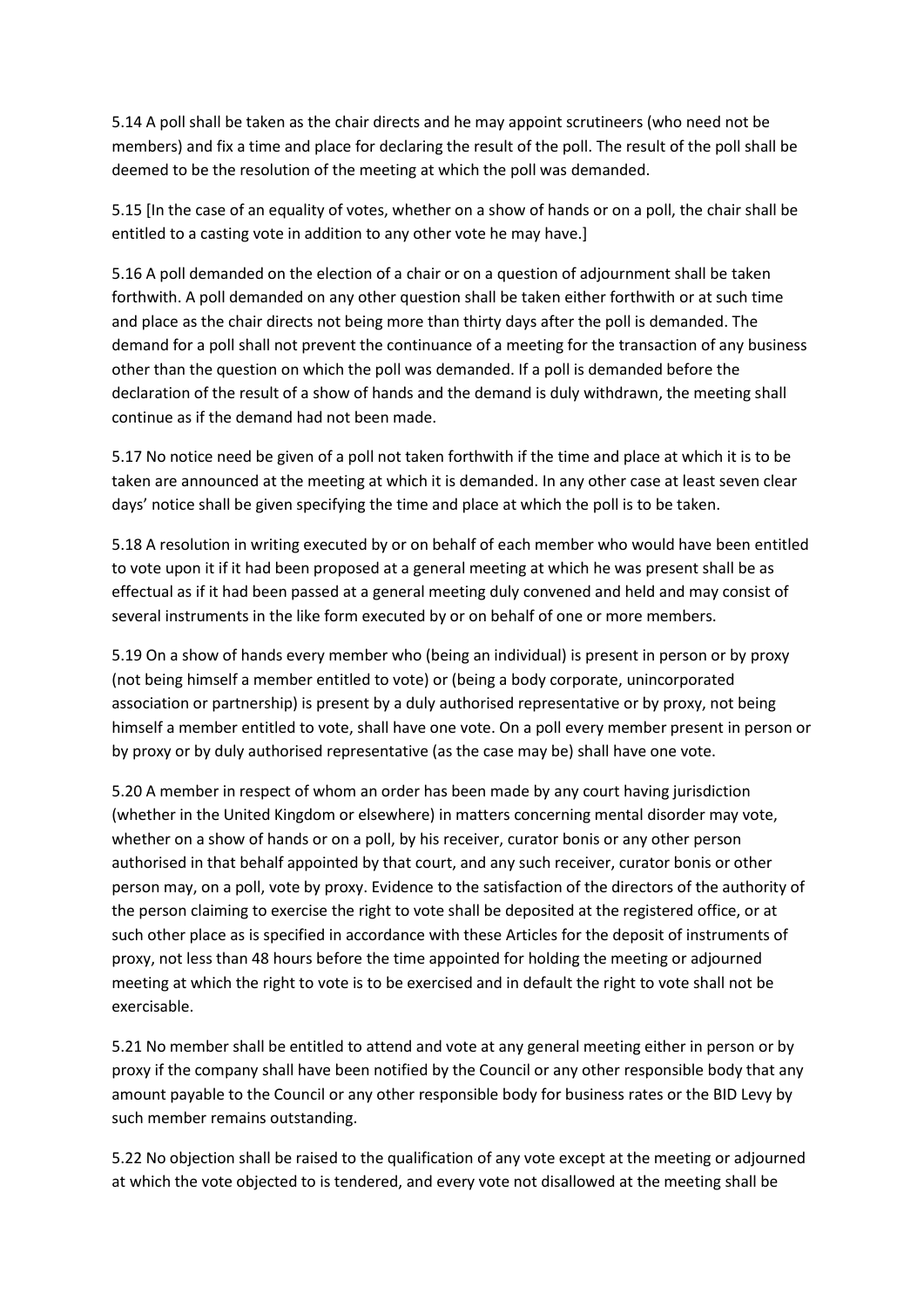valid. Any objection made in due time shall be referred to the chair whose decision shall be final and conclusive.

5.23 The appointment of a proxy shall be executed by or on behalf of the appointer and shall be in the following form (or in a form as near thereto as circumstances allow or in any form which the directors may approve):

One Linlithgow

I/We, of member/members of the above-named company, hereby appoint [

] of [ ], or failing him/her, [ ] of [ ], as my/our proxy to vote in my/our name[s] and

on my/our behalf at the general meeting of the company to be held on [ ] 20[ ], and at

any adjournment thereof.

Signed on [ ]

5.24 Where it is desired to afford members an opportunity of instructing the proxy how he shall act the appointment of a proxy shall be in the following form (or in a form as near thereto as circumstances allow or in any form which the directors may approve):

One Linlithgow

I/We, of member/members of the above-named company, hereby appoint [

] of [ ], or failing him/her, [ ] of [ ], as my/our proxy to vote in my/our name[s] and

on my/our behalf at the general meeting of the company to be held on [ ] 20[ ], and at

any adjournment thereof.

This form is to be used in respect of the resolutions mentioned below as follows:

Resolution No. 1 \* for \* against

Resolution No. 2 \* for \* against

\* Strike out whichever is not desired.

Unless otherwise instructed, the proxy may vote as he thinks fit or abstain from voting.

Signed on [ ]

5.25 The instrument appointing a proxy and any authority under which it is executed or a copy of such authority certified notarially or in some other way approved by the directors may:

5.25.1 in the case of an instrument in writing be deposited at the registered office or at such other place within the United Kingdom as is specified in the notice convening the meeting or in any instrument of proxy sent out by the company in relation to the meeting not less than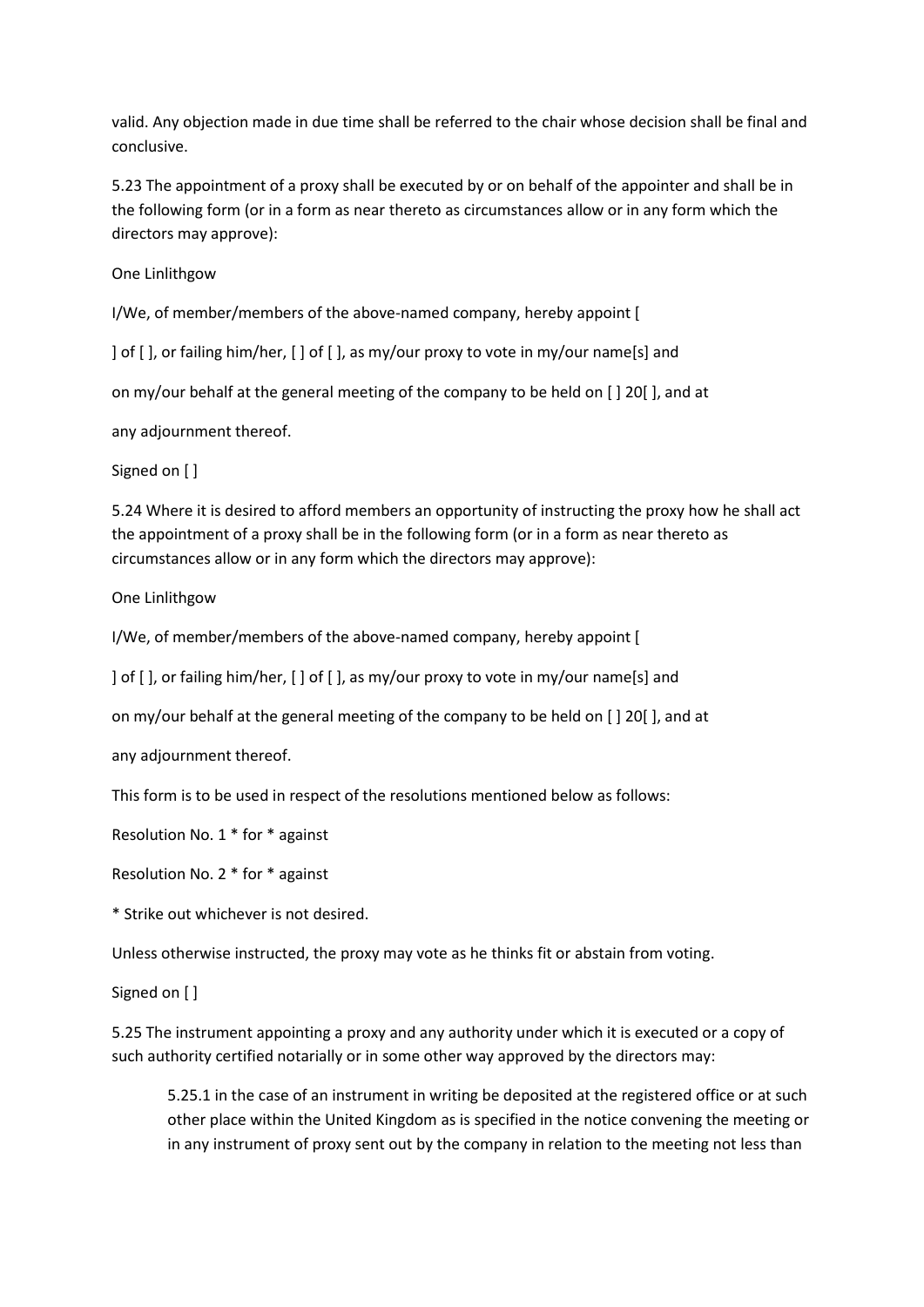48 hours before the time for holding the meeting or adjourned meeting at which the person named in the instrument proposes to vote; or

5.25.2 in the case of an appointment contained in an electronic communication, where an address has been specified for the purpose of receiving electronic communications:

5.25.2.1 in the notice convening the meeting; or

5.25.2.2 in any instrument of proxy sent out by the company in relation to the meeting; or

5.25.2.3 in any invitation contained in an electronic communication to appoint a proxy issued by the company in relation to the meeting, be received at such address not less than 48 hours before the time for holding the meeting or adjourned meeting at which the person named in the appointment proposes to vote;

5.25.3 in the case of a poll taken more than 48 hours after it is demanded, be deposited or received as aforesaid after the poll has been demanded and not less than 24 hours before the time appointed for the taking of the poll; or

5.25.4 where the poll is not taken forthwith but is taken nor more than 48 hours after it was demanded, be delivered at the meeting at which the poll was demanded to the chair or to any director; and an appointment of proxy, which is not deposited or delivered in a manner so permitted shall be invalid. In this article 5.25 and article 5.26, a reference to electronic communication includes any number or address used for the purposes of such communications.

5.26 A vote given or a poll demanded by proxy or by the duly authorised representative of a body corporate shall be valid notwithstanding the previous determination of the authority of the person voting or demanding a poll unless notice of the determination was received by the company at the registered office or at such other place at which the instrument of proxy was duly deposited or where the appointment of proxy was contained in an electronic communication, at the address at which such appointment was duly received before the commencement of the meeting or adjourned meeting at which the vote is given or the poll demanded or (in the case of a poll taken otherwise than on the same day as the meeting or adjourned meeting) the time appointed for taking the poll.

5.27 No member shall be entitled to vote at any general meeting unless all monies then payable by him to the company have been paid.

5.28 A body corporate, which is a member, can authorise a colleague to act as its representative at any meeting. This person is called an authorised representative. The governing body of the body corporate must pass a resolution to appoint the authorised representative. An authorised representative can exercise all powers on behalf of his appointer which his appointer could exercise if it were an individual member. This includes the power to vote on a show of hands when the authorised representative is personally present at a meeting. The directors may require evidence of the authority of an authorised representative.

5.29 Any vote cast by an authorised representative and any demand by him for a poll will be valid even though he is, for any reason, no long authorised to represent his appointer. However, this does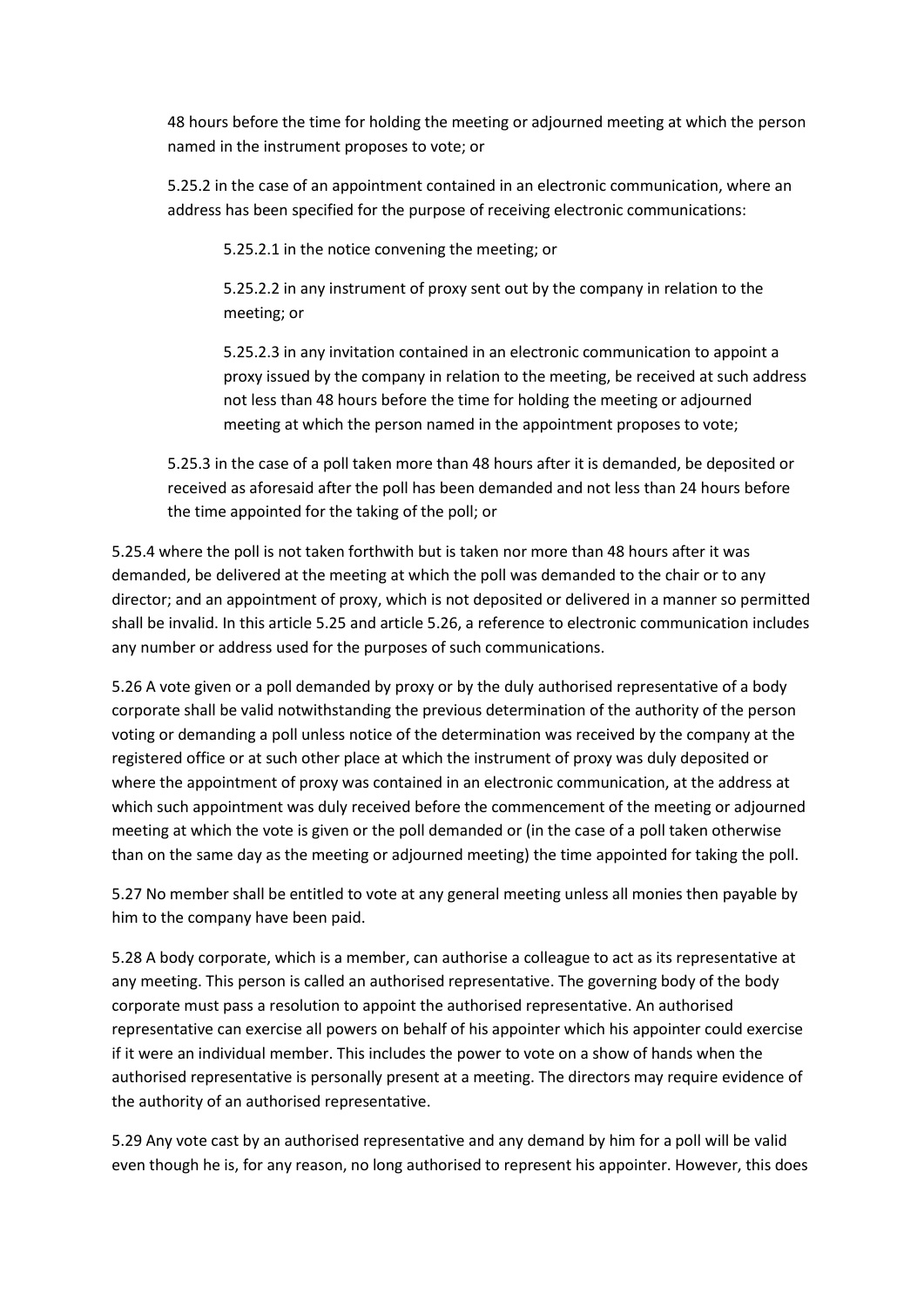not apply if written notice of the fact that he is no longer authorised has been received at the registered office before the day of the relevant meeting or adjourned meeting or before the day a poll is taken.

5.30 Directors (as opposed to members) are expected to attend regular meetings designated as "Board meetings". Only Directors and BID staff are automatically allowed to attend a Board meeting, unless agreed otherwise in a particular instance. At any meeting, full (voting) Directors may, by majority vote, request non-voting Directors and/or staff/consultants to leave the room while decisions are made by full/voting Directors.

5.31 Directors are subject to the "Director's Code of Conduct", whose terms may be amended according to resolution, but which will always require Directors to act, at all times, in the best interests of the Company.

### **6 Unanimous decisions**

6.1 A decision of the directors is taken in accordance with this article 6 when all eligible directors indicate to each other by any means that they share a common view on a matter.

6.2 Such a decision may take the form of a resolution in writing, where each eligible director has signed one or more copies of it, or to which each eligible director has otherwise indicated agreement in writing.

6.3 A decision may not be taken in accordance with this article 6 if the eligible directors would not have formed a quorum at such a meeting.

6.4 Where there is only one director that director shall take decisions in the form of resolutions in writing.

## **7 Calling a directors' meeting**

Any director may call a directors' meeting by giving not less than five business days' notice of the meeting (or such lesser notice as all the directors may agree) to the directors or by authorising the company secretary (if any) to give such notice.

### **8 Quorum for directors' meetings, appointment of directors etc.**

8.1 Unless otherwise determined by the members by ordinary resolution there shall be no more than 18 directors and the minimum number of directors shall be one.

8.2 Subject to article 8.3, the quorum for the transaction of business at a meeting of directors is 25% of the total number of eligible directors, except when one director only is in office, when it shall be one. The quorum shall include at least one director appointed by the Council, present at the time when the relevant business is transacted. A director is regarded as present for the purposes of a quorum if he is represented by his alternate director in accordance with these Articles.

8.3 If a quorum is not present within 30 minutes from the time appointed for the meeting or is not present for its duration, the meeting will be adjourned for 5 business days. If a quorum is not present at that adjourned meeting or does not remain present for its duration, the meeting will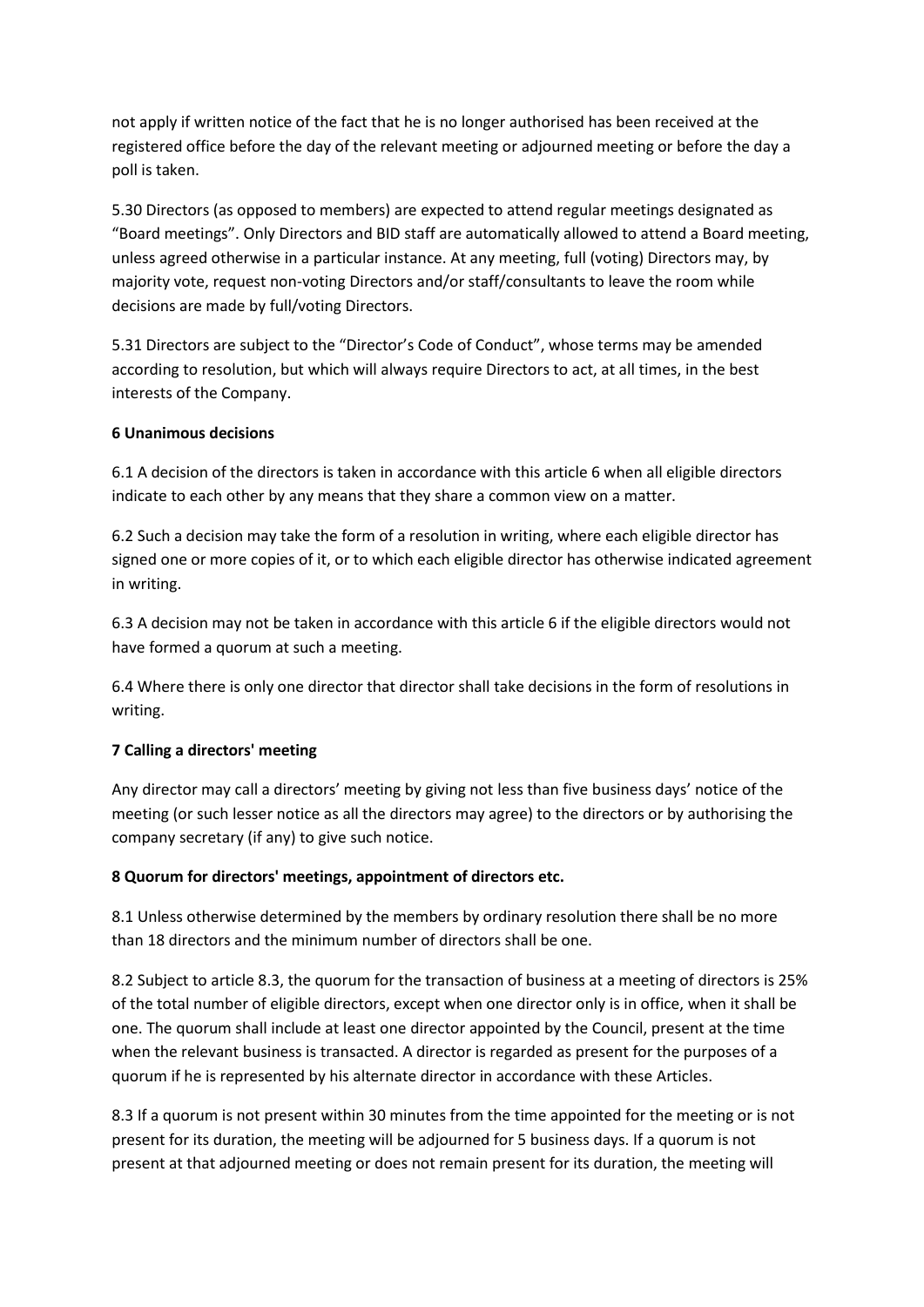again be adjourned for 3 business days and if a quorum is not present at that second adjourned meeting or does not remain present for its duration any two directors (or their alternates) present will constitute a quorum and a resolution will be valid if passed by majority vote provided that this will only be the case for the purpose of the transaction of the business specified in the agenda contained in the notice of the meeting.

8.4 For the purposes of any meeting (or part of a meeting) held pursuant to article 12 to authorise a director's conflict, if there is only one eligible director in office other than the conflicted director(s), the quorum for such meeting (or part of a meeting) shall be one eligible director.

8.5 The Council shall be entitled to appoint 3 directors, who must be Linlithgow Ward Elected Members, and to remove any director appointed by it. Such appointments and removals will be made by notice in writing to the company at the registered office.

8.6 No person shall be appointed a director at any general meeting unless:

8.6.1 he is recommended by the Board; or

8.6.2 not less than 14 or more than 35 clear days before the date appointed for the meeting, notice executed by a member qualified to vote at the meeting has been given to the company of the intention to propose that person for appointment stating the particulars which would, if he were so appointed, be required to be included in the company's register of directors together with notice executed by that person of his willingness to be appointed.

8.7 Not less than seven nor more than 28 clear days before the date appointed for holding a general meeting notice shall be given to all who are entitled to receive notice of the meeting of any person who is recommended by the directors for appointment as a director at the meeting or in respect of whom notice has been duly given to the company of the intention to propose him at the meeting for appointment as a director. The notice shall give particulars of that person which would, if he were so appointed, be required to be included in the company's register of directors.

8.8 Directors must inhabit at least one category of membership (see also article 4.3, above);

8.8.1 Town Centre Zone levy-payer

8.8.2 Mill Road Zone levy-payer

8.8.3 BID-Area-only levy-payer

8.8.4 Elected Member

8.8.5 Community group (non-voting)

8.9 Each membership category has a maximum membership, which equals the maximum number of directors decreed in article 8.1, as follows:

8.9.1 Town Centre Zone levy-payer (maximum 4 Directors)

8.9.2 Mill Road Zone levy-payer (maximum 4 Directors)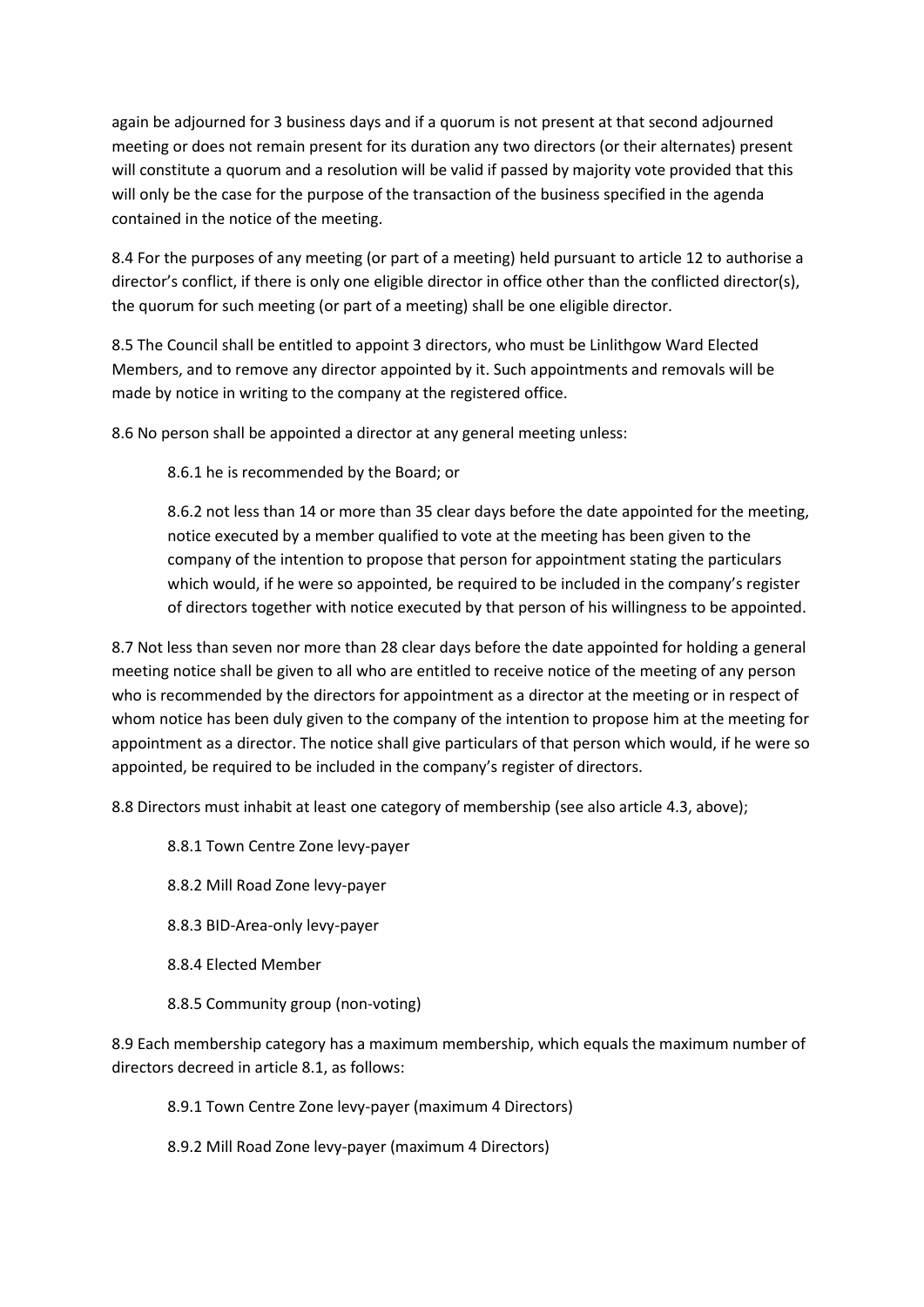8.9.3 BID-Area-only levy-payer (maximum 4 Directors)

8.9.4 Elected Member (maximum 3 Directors)

8.9.5 Community group (maximum 3 Directors, non-voting)

8.10 Directors paying a mandatory levy are automatic "full" directors of the company, as are Elected Members (i.e. from categories 8.8.1, 8.8.2, 8.8.3, or 8.8.4). Community groups are known as "ancillary" directors and are not entitled to vote, unless a 75% majority of existing full directors votes to allow a community director to do so, in exchange for meaningful and ongoing provision of financial or significant in-kind support to the company.

8.8 Subject as aforesaid the company may by ordinary resolution appoint a person who is willing to act to be a director either to fill a vacancy or as an additional director.

8.9 The directors may appoint a person who is willing to act to be a director, either to fill a vacancy or as an additional director, provided that the appointment does not cause the number of directors to exceed any maximum number of directors that may be fixed by ordinary resolution.

8.10 Directors will not be entitled to remuneration in their capacity as such.

8.11 The directors may be paid travelling, hotel and other expenses properly and reasonably incurred by them in connection with their attendance at meetings of directors or general meetings or separate meetings of the company or otherwise in connection with the discharge of their duties.

8.12 The directors shall have power to pay or provide and agree to pay or provide pensions or other retirement, superannuation, death or disability benefits to, or to any person in respect of any director or former director of the company or any subsidiary or holding company of the company or another subsidiary of any such holding company and for the purpose of providing any such pensions or other benefits to contribute to any scheme or fund or to pay premiums (whether before or after such director ceases to hold office or employment). A director may vote at a meeting of directors in respect of any matter referred to in this article 8.12, notwithstanding that he is personally interested in such matter and shall be counted in the quorum present at the meeting.

8.13 Without prejudice to the provisions of article 18 of the Model Articles, the office of a director shall be vacated if he shall for more than six consecutive months have been absent without permission of the Board from meetings of the Board held during that period and the Board resolves that his office be vacated.

### **9 Casting vote**

If the numbers of votes for and against a proposal at a meeting of directors are equal, the chair or other director chairing the meeting shall have a casting vote.

### **10 Powers and Proceedings of Directors**

10.1 Subject to the provisions of the Act, these Articles and to any directions given by special resolution, the business of the company shall be managed by the directors who may exercise all the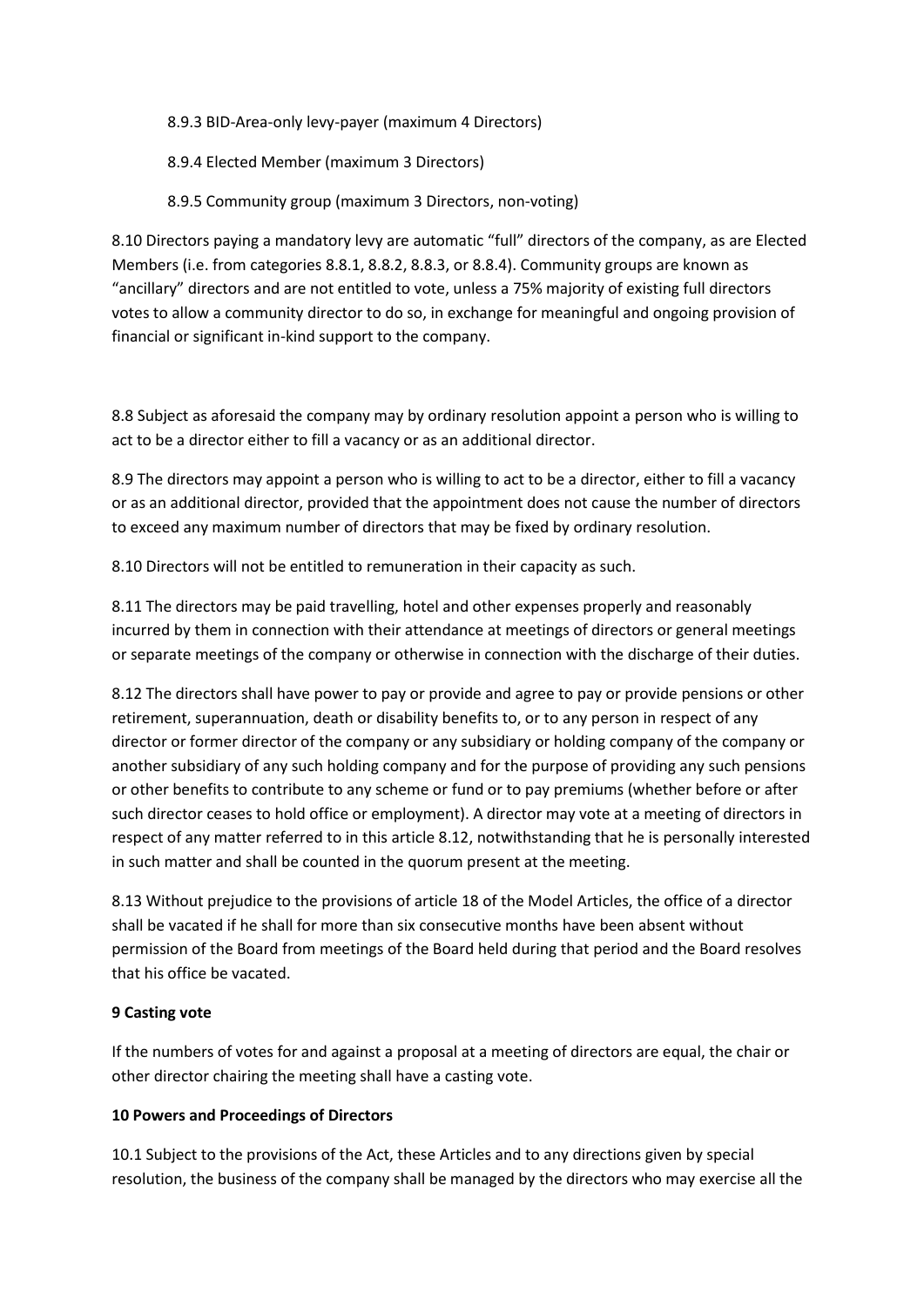powers of the company. No alteration of these Articles and no such direction shall invalidate any prior act of the directors which would have been valid if that alteration had not been made or that direction had not been given. The powers given by this article 10 shall not be limited by any special power given to the directors by these Articles and a meeting of directors at which a quorum is present may exercise all powers exercisable by the directors.

10.2 The directors may, by power of attorney or otherwise, appoint any person to be the agent of the company for such purposes and on such conditions as they determine, including authority for the agent to delegate all or any of his powers.

10.3 Subject to the provisions of the Act, the directors may appoint one or more of their number to the office of managing director or to any other executive office under the company and may enter into an agreement or arrangement with any director for his employment by the company or for the provision by him of any services outside the scope of the ordinary duties of a director. Any such appointment, agreement or arrangement may be made upon such terms as the directors determine and they may remunerate any such director for his services as they think fit. Any appointment of a director to an executive office shall terminate if he ceases to be a director but without prejudice to any claim to damages for breach of the contract of service between the director and the company.

10.4 The directors may delegate any of their powers to any committee consisting of one or more directors. They may also delegate to any managing director or any director holding any other executive office such powers as they consider desirable to be exercised by him. Any such delegation may be made subject to any conditions the directors may impose and either collaterally with or to the exclusion of their own powers and may be revoked or altered. Subject to any such conditions, the proceedings of a committee with two or more members shall be governed by these Articles regulating the proceedings of directors so far as they are capable of applying.

10.5 Board meetings should be convened at least 12 times a year. Subject to the provisions of these Articles, the directors may regulate their proceedings as they think fit. A director may call a meeting of the directors. It shall not be necessary to give notice of a meeting to a director who is absent from the United Kingdom. However, any director may waive notice of a meeting either prospectively or retrospectively and if he does so, no objection can be raised as to the validity of that meeting on the basis that notice was not given to him.

10.6 The continuing directors or a sole continuing director may act notwithstanding any vacancies in their number, but, if the number of directors is less than the number fixed as the quorum, the continuing directors or director may act only for the purpose of filling vacancies or of calling a general meeting.

10.7 The directors may appoint one of their number to be the chair of the Board and may at any time remove him from that office. Unless he is unwilling to do so, the director so appointed shall preside at every meeting of directors at which he is present. If there is no director holding that office, or if the director holding it is unwilling to preside or is not present within five minutes after the time appointed for the meeting, the directors present may appoint one of their number to be chair of the meeting.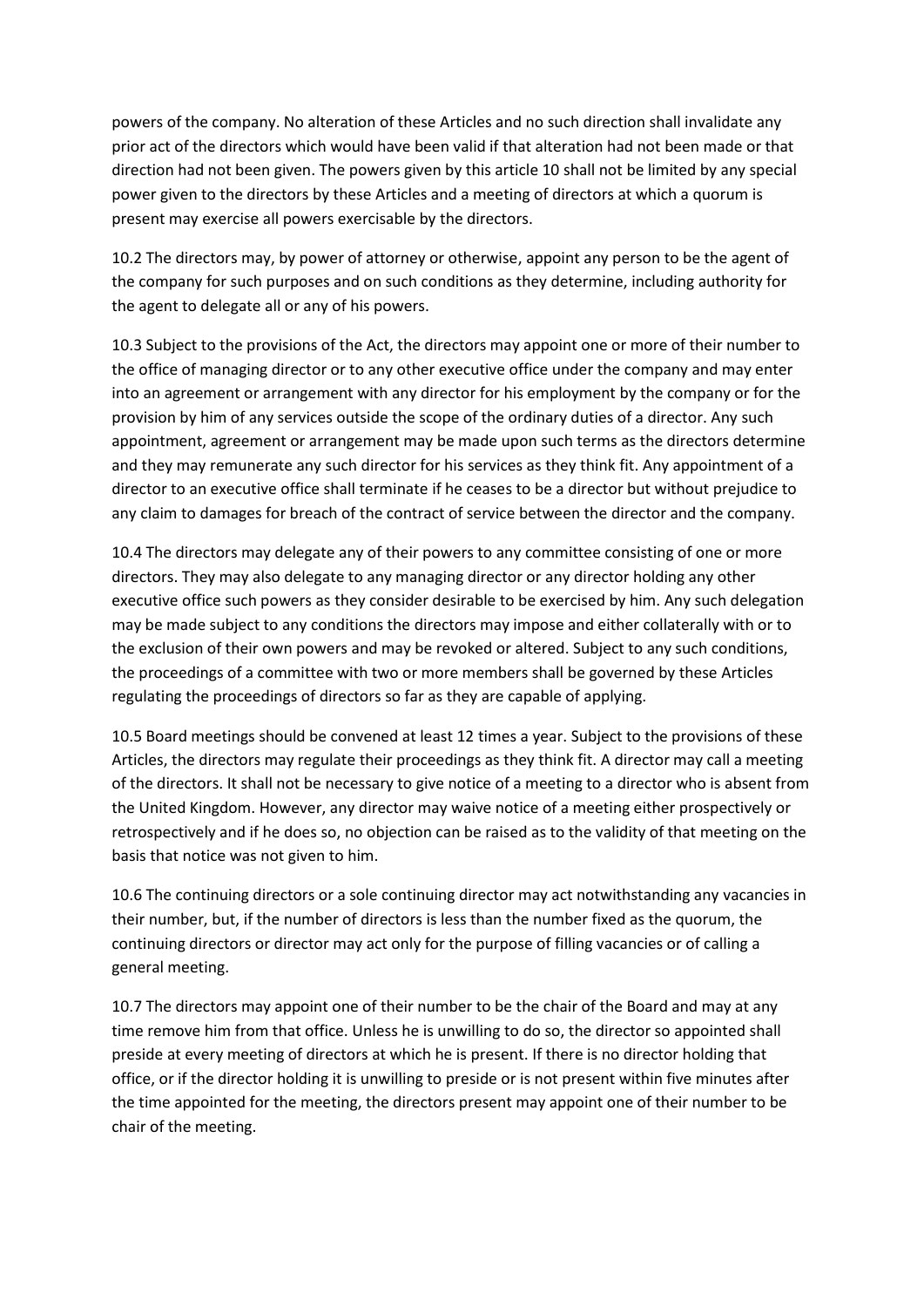10.8 Except where specifically provided in these Articles matters for decision by the directors will be decided by simple majority vote. Each director has one vote. A director who is also an alternate director shall be entitled in the absence of his appointer to a separate vote on behalf of the appointer in addition to his own vote.

10.9 A committee of directors may meet and adjourn as it sees fit. The regulations in these Articles applicable to meetings of the directors apply in exactly the same way to meetings of any committee of the directors save that the directors may determine the regulations to govern such meetings of a committee of the directors including without limitation the quorum of such meetings.

10.10 All acts done by a meeting of directors, or a committee of directors, or by a person acting as a director shall, notwithstanding that it be afterwards discovered that there was a defect in the appointment of any director or that any of them were disqualified from holding office, or had vacated office, or were not entitled to vote, be as valid as if every such person had been duly appointed and was qualified and had continued to be a director and had been entitled to vote if such acts are ratified by the Board.

10.11 A resolution in writing signed by all the directors (including a sole director) entitled to receive notice of a meeting of directors or of a committee of directors shall be as valid and effectual as if it had been passed at a meeting of directors or (as the case may be) a committee of directors duly convened and held and may consist of several documents in the like form each signed by one or more directors, but a resolution signed by an alternate director need not also be signed by his appointer and, if it is signed by a director who has appointed an alternate director, it need not be signed by the alternate director in that capacity.

10.12 Any director for the time being absent from the United Kingdom may supply to the company an address and/or telex or facsimile transmission number whether or not within the United Kingdom to which notices of meetings of the directors may be sent and shall then be entitled to receive at such address or number notice of such meetings.

10.13 A meeting of the directors may be validly held notwithstanding that all of the directors are not present at the same place and at the same time provided that:

10.13.1 a quorum of the directors at the time of the meeting are in direct communication with each other whether by way of telephone, audio-visual link or other form of communication; and

10.13.2 a quorum of the directors entitled to attend a meeting of the directors agree to the holding of the meeting in this manner.

10.14 The company may by ordinary resolution suspend or relax to any extent, either generally or in respect of any particular matter, any provision of the Articles prohibiting a director from voting at a meeting of directors or of a committee of directors.

10.15 If a question arises at a meeting of directors or of a committee of directors as to the right of a director to vote, the question may, before the conclusion of the meeting, be referred to the chair of the meeting and his ruling in relation to any director other than himself shall be final and conclusive.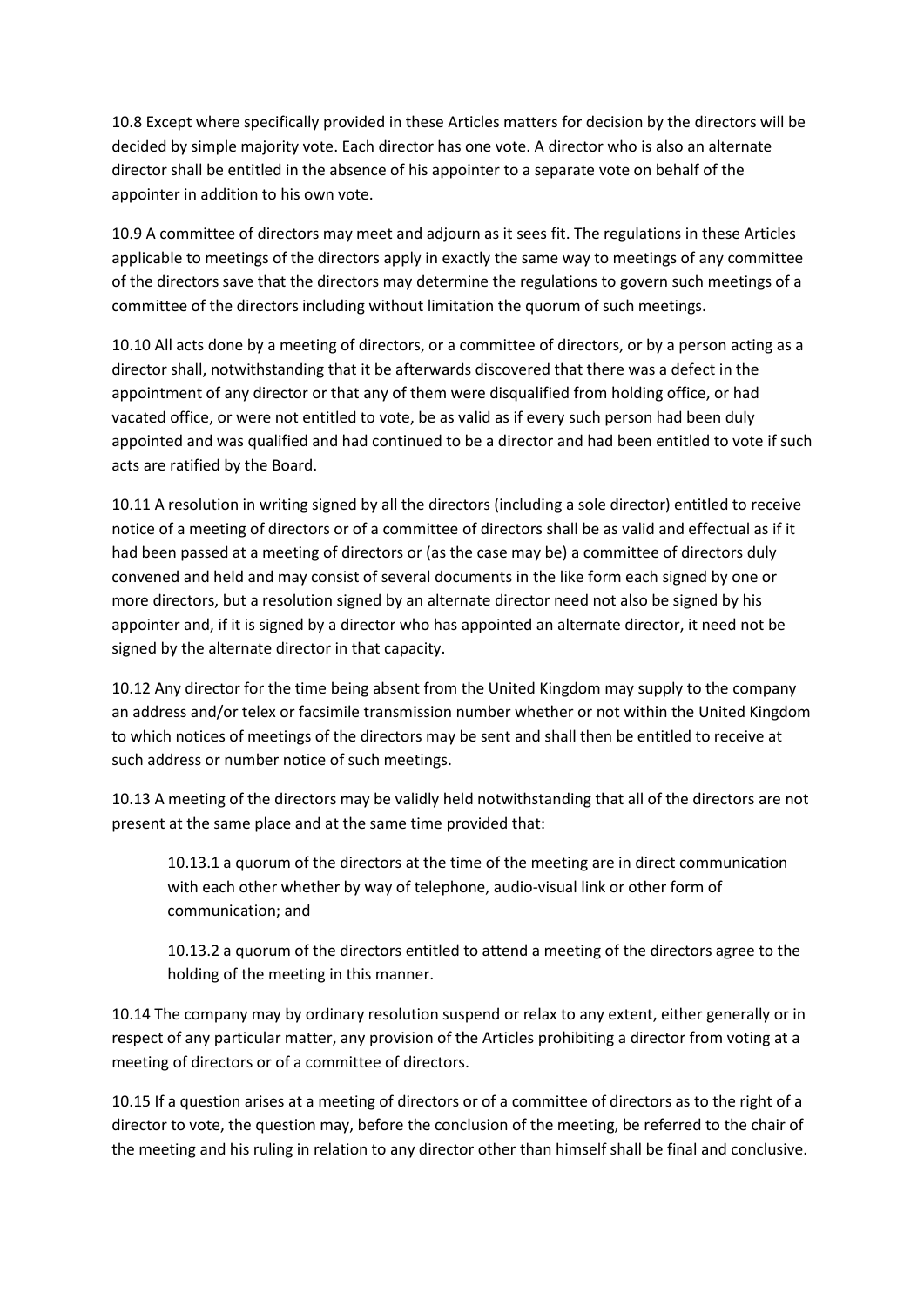10.16 The directors shall cause minutes to be made in books kept for the purpose:

10.16.1 of all appointments of officers made by the directors; and

10.16.2 of all proceedings at meetings of the company, of the directors, of committees of directors, and meetings of members, including the names of the directors present at each such meeting.

11 Transactions or other arrangements with the company

11.1 Subject to sections 177(5) and 177(6) and sections 182(5) and 182(6) of the Act and provided he has declared the nature and extent of his interest in accordance with the requirements of the Companies Acts, a director who is in any way, whether directly or indirectly, interested in an existing or proposed transaction or arrangement with the company:

11.1.1 may be a party to, or otherwise interested in, any transaction or arrangement with the company or in which the company is otherwise (directly or indirectly) interested;

11.1.2 shall be an eligible director for the purposes of any proposed decision of the directors (or committee of directors) in respect of such contract or proposed contract in which he is interested;

11.1.3 shall be entitled to vote at a meeting of directors (or of a committee of the directors) or participate in any unanimous decision, in respect of such contract or proposed contract in which he is interested;

11.1.4 may act by himself or his firm in a professional capacity for the company (otherwise than as auditor) and he or his firm shall be entitled to remuneration for professional services as if he were not a director;

11.1.5 may be a director or other officer of, or employed by, or a party to a transaction or arrangement with, or otherwise interested in, any body corporate in which the company is otherwise (directly or indirectly) interested; and

11.1.6 shall not, save as he may otherwise agree, be accountable to the company for any benefit which he (or a person connected with him (as defined in section 252 of the Act)) derives from any such contract, transaction or arrangement or from any such office or employment or from any interest in any such body corporate and no such contract, transaction or arrangement shall be liable to be avoided on the grounds of any such interest or benefit nor shall the receipt of any such remuneration or other benefit constitute a breach of his duty under section 176 of the Act.

## **12 Directors' conflicts of interest**

12.1 The directors may, in accordance with the requirements set out in this article 12, authorise any matter or situation proposed to them by any director which would, if not authorised, involve a director (an "Interested Director") breaching his duty under section 175 of the Act to avoid conflicts of interest ("Conflict").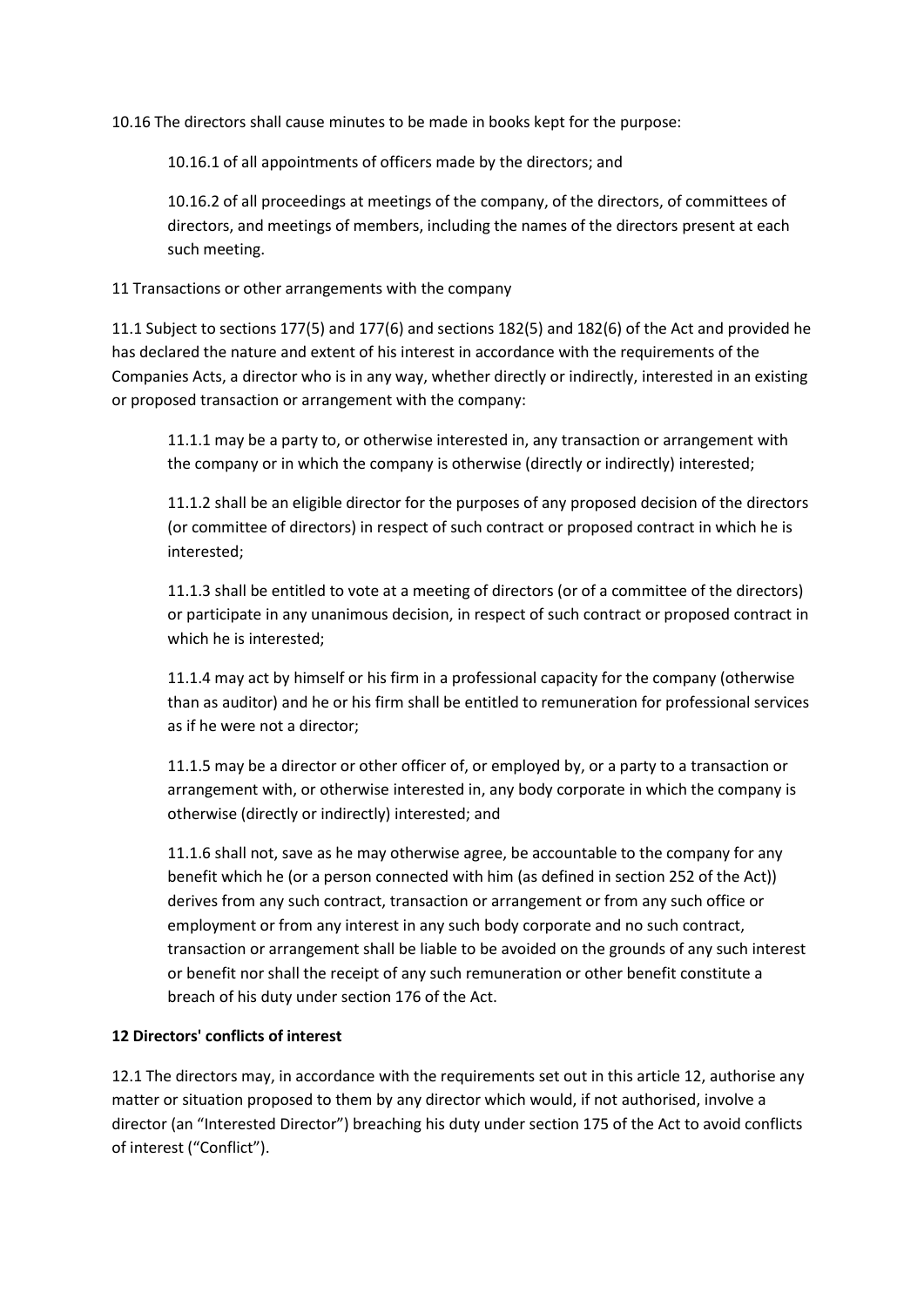12.2 Any authorisation under this article 12 will be effective only if:

12.2.1 to the extent permitted by the Act, the matter in question shall have been proposed by any director for consideration in the same way that any other matter may be proposed to the directors under the provisions of these Articles or in such other manner as the directors may determine;

12.2.2 any requirement as to the quorum for consideration of the relevant matter is met without counting the Interested Director; and

12.2.3 the matter was agreed to without the Interested Director voting or would have been agreed to if the Interested Director's vote had not been counted.

12.3 Any authorisation of a Conflict under this article 12 may (whether at the time of giving the authorisation or subsequently):

12.3.1 extend to any actual or potential conflict of interest which may reasonably be expected to arise out of the matter or situation so authorised;

12.3.2 provide that the Interested Director be excluded from the receipt of documents and information and the participation in discussions (whether at meetings of the directors or otherwise) related to the Conflict;

12.3.3 provide that the Interested Director shall or shall not be an eligible director in respect of any future decision of the directors vote in relation to any resolution related to the Conflict;

12.3.4 impose upon the Interested Director such other terms for the purposes of dealing with the Conflict as the directors think fit;

12.3.5 provide that, where the Interested Director obtains, or has obtained (through his involvement in the Conflict and otherwise than through his position as a director of the company) information that is confidential to a third party, he will not be obliged to disclose that information to the company, or to use it in relation to the company's affairs where to do so would amount to a breach of that confidence; and

12.3.6 permit the Interested Director to absent himself from the discussion of matters relating to the Conflict at any meeting of the directors and be excused from reviewing papers prepared by, or for, the Directors to the extent they relate to such matters.

12.4 Where the directors authorise a Conflict, the Interested Director will be obliged to conduct himself in accordance with any terms and conditions imposed by the directors in relation to the Conflict.

12.5 The directors may revoke or vary such authorisation at any time, but this will not affect anything done by the Interested Director, prior to such revocation or variation, in accordance with the terms of such authorisation.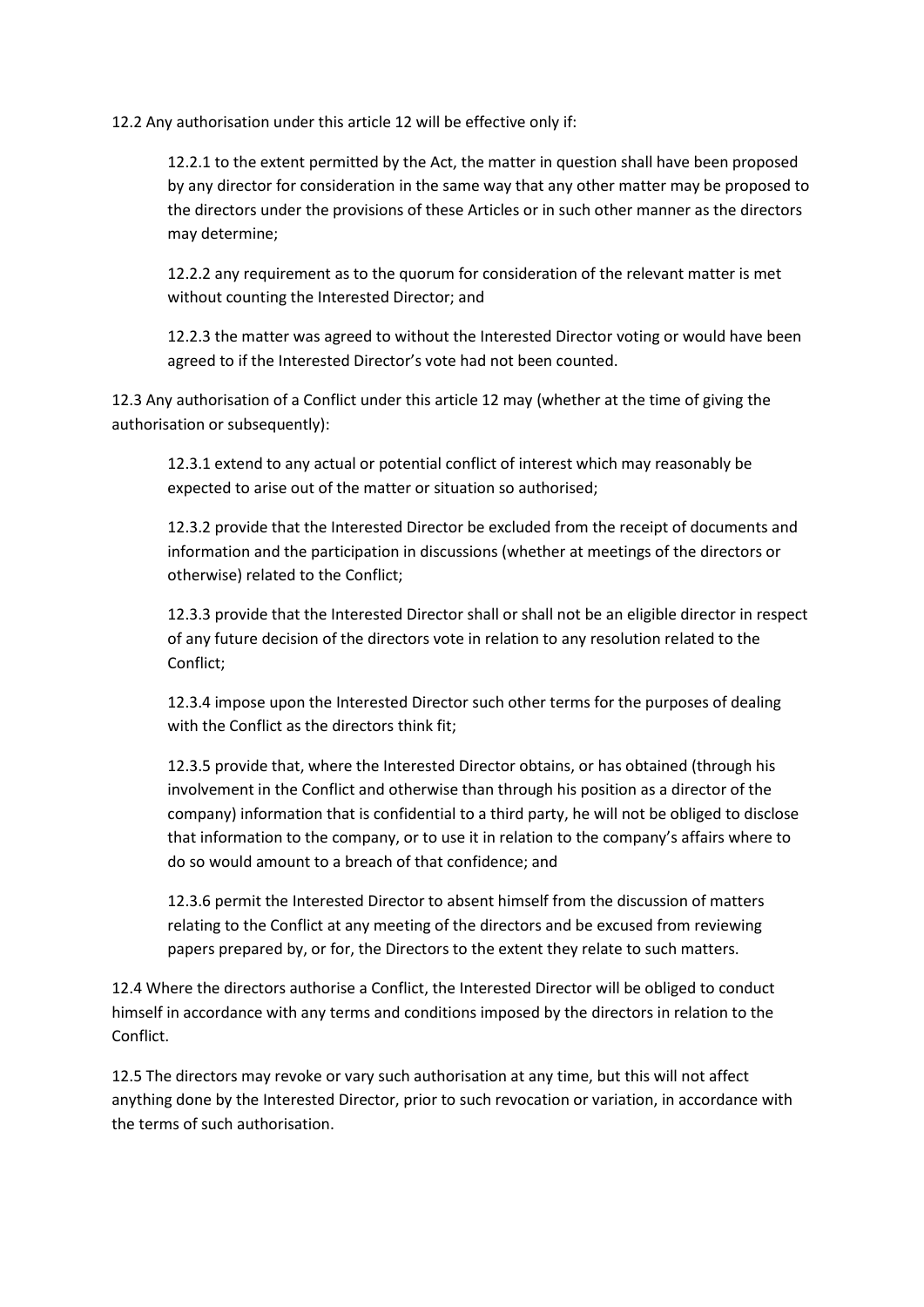12.6 A director is not required, by reason of being a director (or because of the fiduciary relationship established by reason of being a director), to account to the company for any remuneration, profit or other benefit which he derives from or in connection with a relationship involving a Conflict which has been authorised by the directors or by the company in general meeting (subject in each case to any terms, limits or conditions attaching to that authorisation) and no contract shall be liable to be avoided on such grounds.

## **13 Records of decisions to be kept**

Where decisions of the directors are taken by electronic means, such decisions shall be recorded by the directors in permanent form, so that they may be read with the naked eye.

### **14 Appointment and removal of alternate directors**

14.1 Any director ("appointor") may appoint as an alternate any other director, or any other person approved by resolution of the directors, to:

14.1.1 exercise that director's powers; and

14.1.2 carry out that director's responsibilities, in relation to the taking of decisions by the directors, in the absence of the alternate's appointor.

14.2 Any appointment or removal of an alternate must be effected by notice in writing to the company signed by the appointor, or in any other manner approved by the directors.

14.3 The notice must:

14.3.1 identify the proposed alternate; and

14.3.2 in the case of a notice of appointment, contain a statement signed by the proposed alternate that the proposed alternate is willing to act as the alternate of the director giving the notice.

### **15 Rights and responsibilities of alternate directors**

15.1 An alternate director may act as alternate director to more than one director and has the same rights in relation to any decision of the directors as the alternate's appointor.

15.2 Except as the Articles specify otherwise, alternate directors:

15.2.1 are deemed for all purposes to be directors;

15.2.2 are liable for their own acts and omissions;

15.2.3 are subject to the same restrictions as their appointors; and

15.2.4 are not deemed to be agents of or for their appointors,and, in particular (without limitation), each alternate director shall be entitled to receive notice of all meetings of directors and of all meetings of committees of directors of which his appointor is a member.

15.3 A person who is an alternate director but not a director: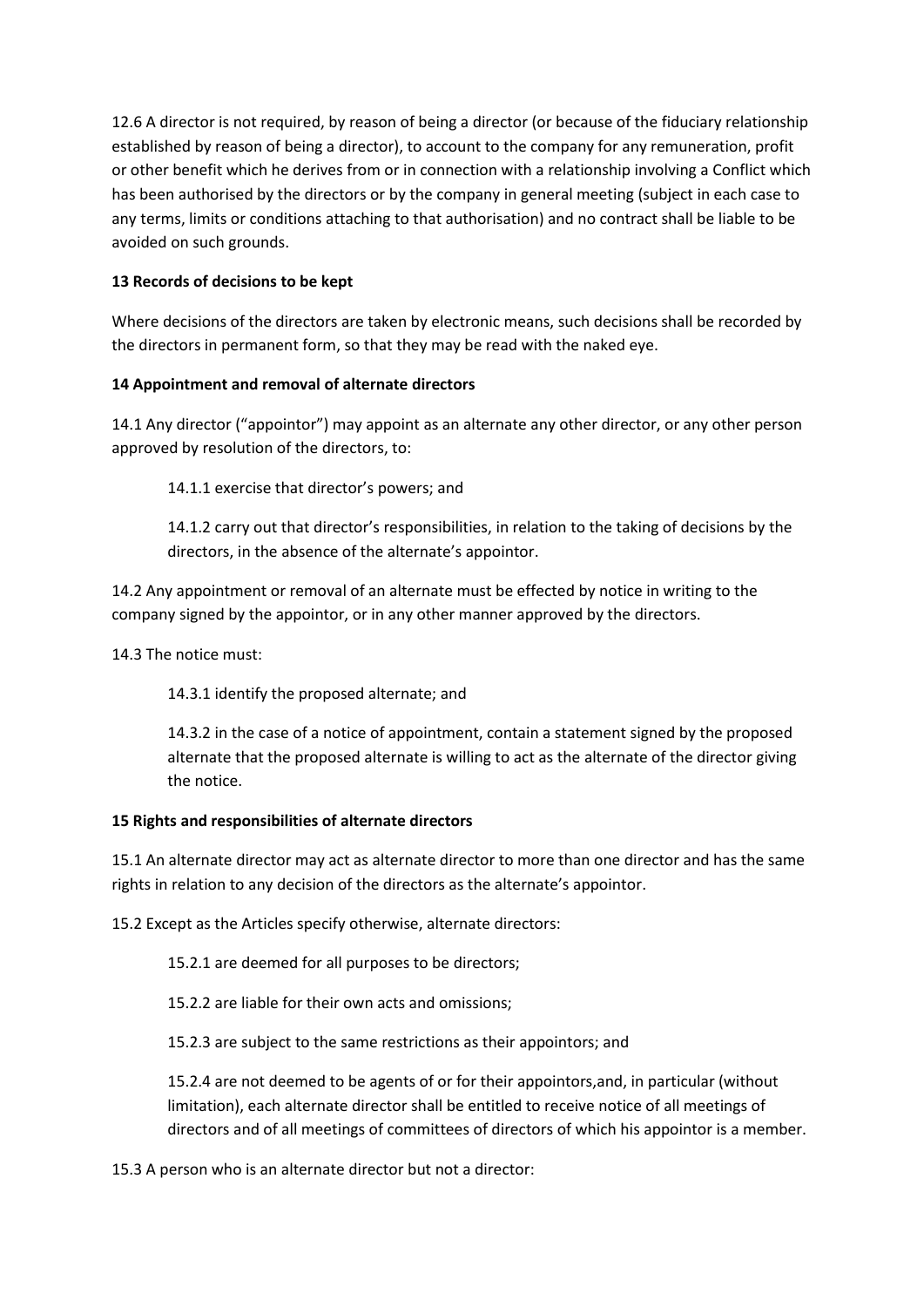15.3.1 may be counted as participating for the purposes of determining whether a quorum is present (but only if that person's appointor is not participating);

15.3.2 may participate in a unanimous decision of the directors (but only if his appointor is an eligible director in relation to that decision, but does not participate); and

15.3.3 shall not be counted as more than one director for the purposes of articles 15.3.1 and 15.3.2.

15.4 A director who is also an alternate director is entitled, in the absence of his appointor, to a separate vote on behalf of his appointor, in addition to his own vote on any decision of the directors (provided that his appointor is an eligible director in relation to that decision), but shall not count as more than one director for the purposes of determining whether a quorum is present.

15.5 An alternate director may be paid expenses and may be indemnified by the company to the same extent as his appointor but shall not be entitled to receive any remuneration from the company for serving as an alternate director except such part of the alternate's appointor's remuneration as the appointor may direct by notice in writing made to the company.

## **16 Termination of alternate directorship**

16.1 An alternate director's appointment as an alternate terminates:

16.1.1 when the alternate's appointor revokes the appointment by notice to the company in writing specifying when it is to terminate;

16.1.2 on the occurrence, in relation to the alternate, of any event which, if it occurred in relation to the alternate's appointor, would result in the termination of the appointor's appointment as a director;

16.1.3 on the death of the alternate's appointor; or

16.1.4 when the alternate's appointor's appointment as a director terminates.

### **17 Secretary**

The directors may appoint any person who is willing to act as the secretary for such term, at such remuneration and upon such conditions as they may think fit and from time to time remove such person and, if the directors so decide, appoint a replacement, in each case by a decision of the directors.

### **18 Rules or Bye Laws**

The company may from time to time make such rules or bye laws as they may deem necessary or expedient or convenient for the proper conduct and management of thecompany. The company in general meeting shall have the power to alter or repeal the rules or bye laws and to make additions thereto and the directors shall adopt such means as they deem sufficient to bring to the notice of members of the company all such rules or bye laws, which so long as they shall be in force, shall be binding on all members of the company. No rule or bye law shall be inconsistent with, or shall affect or repeal anything contained in, these Articles.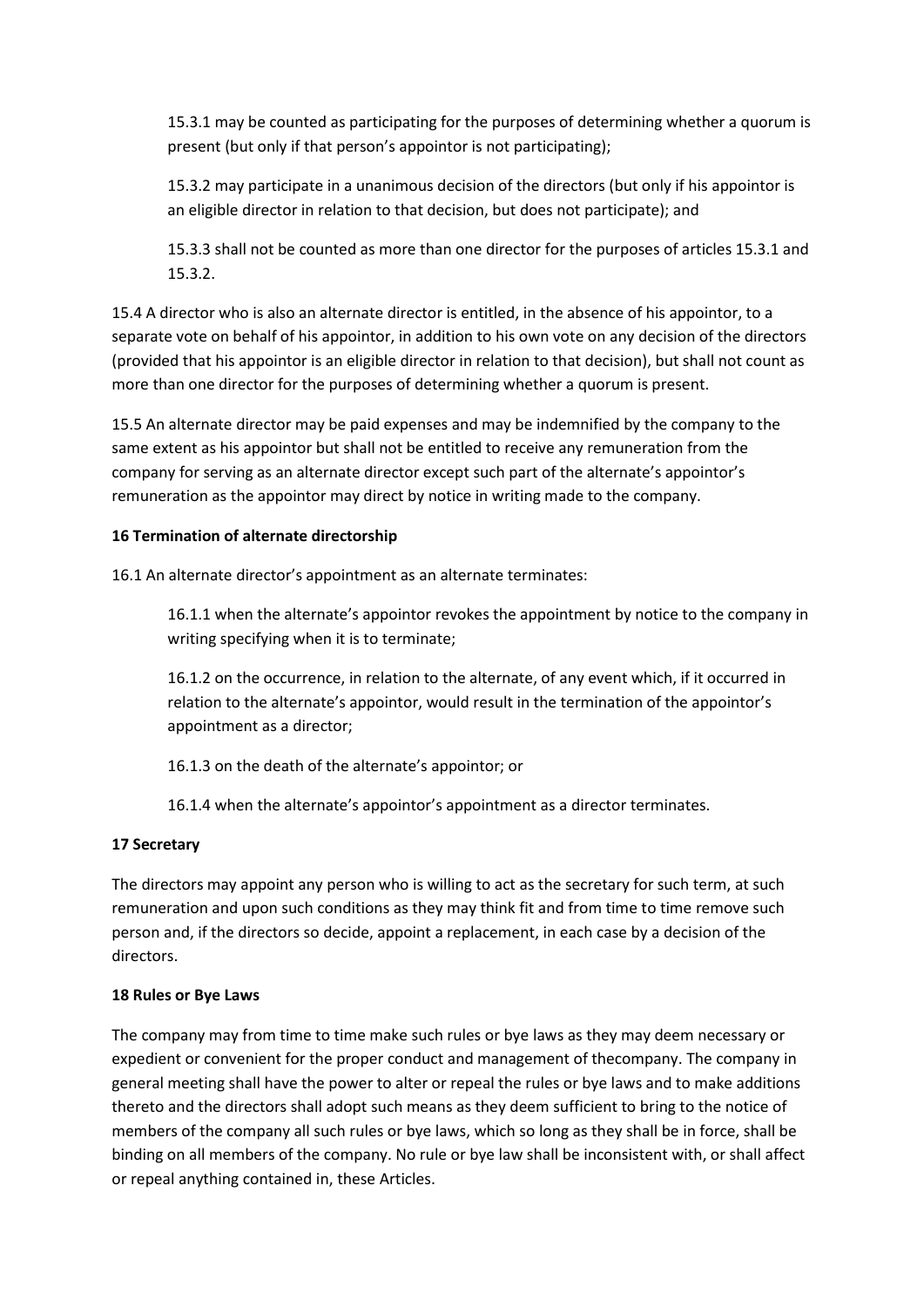### **19 Means of communication to be used**

19.1 Any notice, document or other information shall be deemed served on or delivered to the intended recipient:

19.1.1 if properly addressed and sent by prepaid United Kingdom first class post to an address in the United Kingdom, 48 hours after it was posted or five business days after posting either to an address outside the United Kingdom or from outside the United Kingdom to an address within the United Kingdom, if (in each case) sent by reputable international overnight courier addressed to the intended recipient, provided that delivery in at least five business days was guaranteed at the time of sending and the sending party receives a confirmation of delivery from the courier service provider);

19.1.2 if properly addressed and delivered by hand, when it was given or left at the appropriate address;

19.1.3 if properly addressed and sent or supplied by electronic means, one hour after the document or information was sent or supplied; and

19.1.4 if sent or supplied by means of a website, when the material is first made available on the website or (if later) when the recipient receives (or is deemed to have received) notice of the fact that the material is available on the website. For the purposes of this article 19, no account shall be taken of any part of a day that is not a business day.

19.2 In proving that any notice, document or other information was properly addressed, it shall be sufficient to show that the notice, document or other information was delivered to an address permitted for the purpose by the Act.

### **20 Indemnity**

20.1 Subject to article 20.2, but without prejudice to any indemnity to which a relevant officer is otherwise entitled:

20.1.1 each relevant officer shall be indemnified out of the company's assets against all costs, charges, losses, expenses and liabilities incurred by him as a relevant officer:

20.1.1.1 in the actual or purported execution and/or discharge of his duties, or in relation to them; and

20.1.1.2 in relation to the company's (or any associated company's) activities as trustee of an occupational pension scheme (as defined in section 235(6) of the Act),including (in each case) any liability incurred by him in defending any civil or criminal proceedings, in which judgment is given in his favour or in which he is acquitted or the proceedings are otherwise disposed of without any finding or admission of any material breach of duty on his part or in connection with any application in which the court grants him, in his capacity as a relevant officer, relief from liability for negligence, default, breach of duty or breach of trust in relation to the company's (or any associated company's) affairs; and